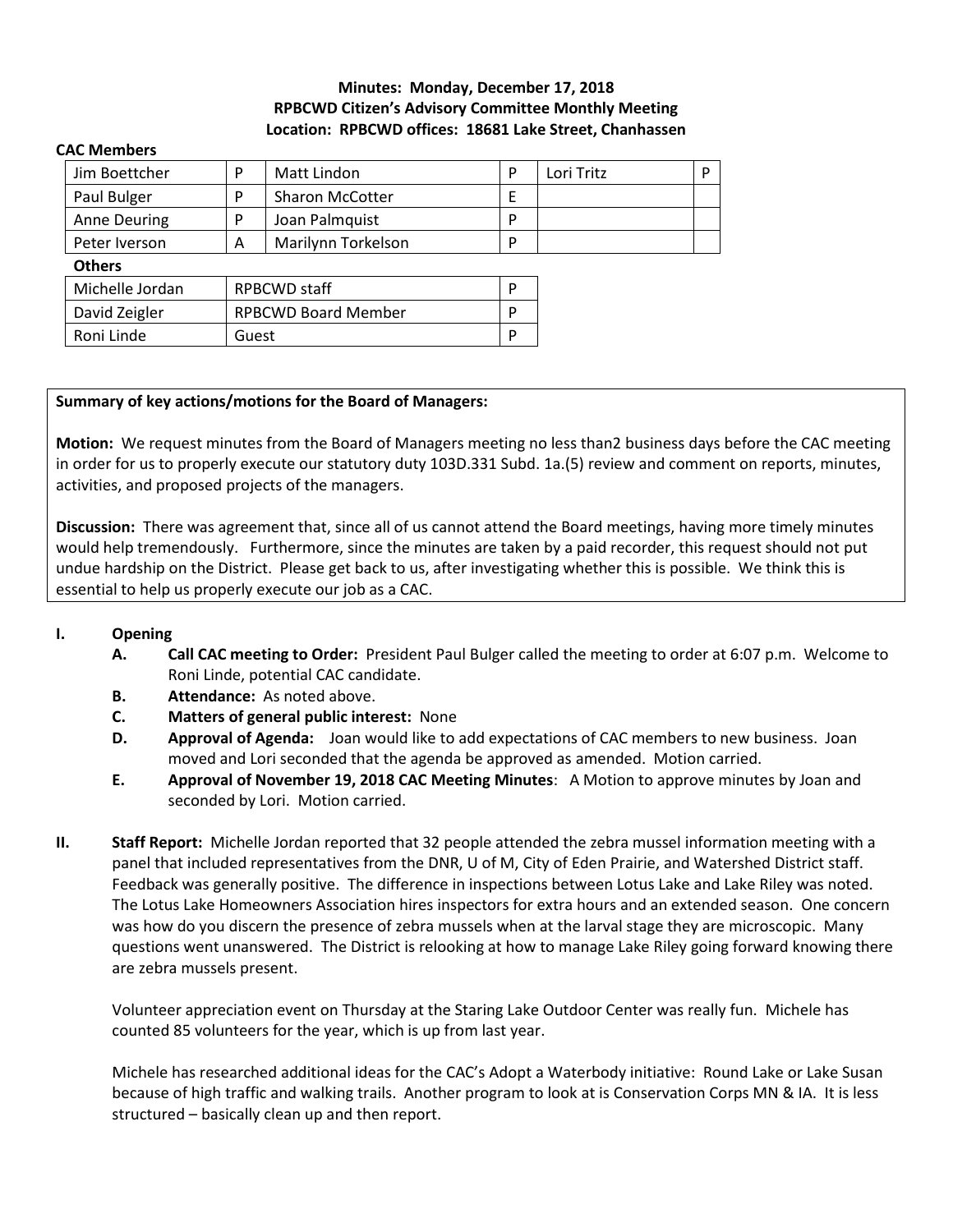CAC applications are due this Thursday. Everyone on current CAC is reapplying plus some new people. The applications will go to January Board of Managers meeting.

Michele will be meeting with web developer about changes this coming week so get comments to her soon. Also, the new project database is going online soon.

### **III. Old Business**

**A. Board Meeting of December 5, 2018**: David reported on the roadway improvement through Duck Lake project: The very narrow driving lanes, no pedestrian room, steep sloping shoulders to the lake creates an unsafe situation for pedestrians, but options that do not adversely impact the lake are extremely expensive. The Board asked for additional estimates. No action was requested of the CAC.

The 2019 Budget was approved basically unchanged from the August draft. They also discussed how to perform a financial audit and a legal audit. Staff salaries will get a market bump; not a merit increase.

The purpose of the CAC was raised with a question on whether we should concentrate on advising the Board of Managers or serve a volunteer/community outreach role.

## **IV. New Business**

A. **Cost Share Program – Restructure and update guidelines**. Michelle handed out a summary of the Cost Share Revamp to date, summarizing the information collected so far, the CAC's responses from previous meetings and reactions to other WD cost share programs and the survey to go out to former cost share participants (whether they completed an application or not). Michele asked for other thoughts on the survey. Matt suggested asking for more specific monetary incentives, i.e. how much would you have needed to make it worthwhile? We also wonder if the maintenance requirement is a disincentive. The survey info will be available mid-January.

Michele has crafted a working document based on input to date and asked us for feedback on:

- 1. Needs Statement: We discussed the concept of an "empowered" community as well as informed; engineered change, "taking action" as well as making change.
- 2. Purpose: We discussed emphasizing a variety of project types; quantifiable or measurable or just plain results; are education and public awareness considered as results; conserving as well as protecting;
- 3. Principles: We suggested simple adjectives, i.e., equitable, proactive, speedy, easy, highly visible, community building, sustained impact, appropriately resourced.
- 4. Audience: Should we reach out to renters and multifamily residences? Yes, they may have great influence on landlords and property managers and there may be things they can do individually regarding conservation.
- 5. Outputs/Outcomes: Do we want to consider other than physical projects, i.e. education and engagement efforts or art projects? Much discussion on this, and possible use of levels of grants, so that clean-up projects, for example, would fit within the guidelines. General consensus, the projects should almost certainly result in improved water. We discussed adding conservation and habitat to outcomes. We would give priority to projects that have multiple benefits.

Michele will incorporate the discussion into a revised working document and send to us for feedback. Send more thoughts to Michele particularly about what do we need to know to achieve our outcomes. To keep the process easy (one of the goals), we agreed that checklists on the application are better than open ended blanks.